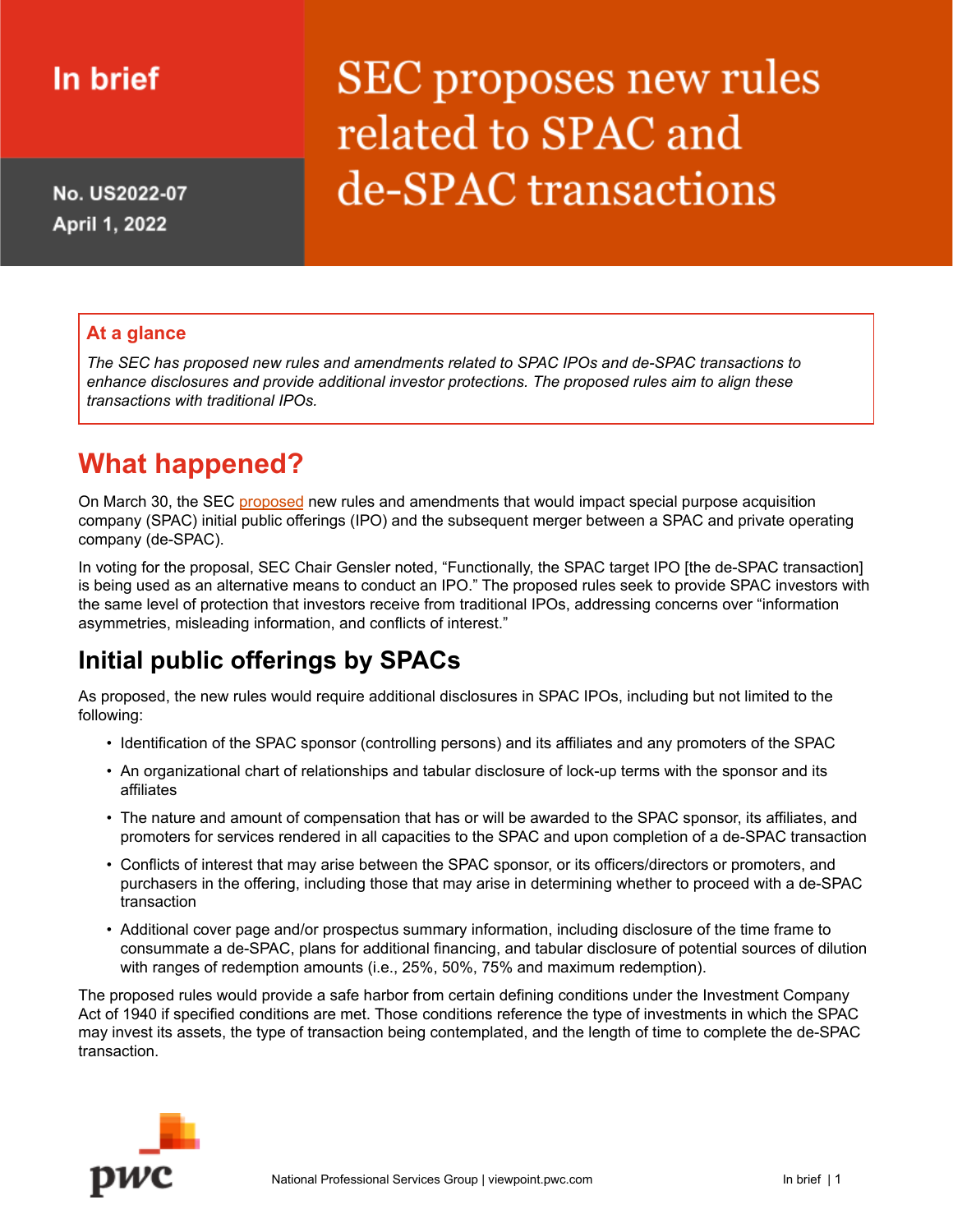### **De-SPAC transactions**

Similar to the SPAC IPO requirements, the proposal would require disclosures in filings for the de-SPAC transaction, such as those filed on Forms S-4 or F-4 or Schedule 14A, that provide additional information regarding the SPAC sponsors, tabular presentation of the sensitivity to each source of potential dilution, and conflicts of interest. The proposal would also require a statement from the SPAC about whether it reasonably believes that the de-SPAC transaction and any related financing transactions are fair or unfair to unaffiliated security holders and if any outside party prepared a report on the fairness of the transactions. The proposal also requires a minimum period of time for information to be disseminated to shareholders (generally 20 days).

The proposal would also:

- provide guidance on the use of projections to address concerns about their overall reliability (see further details below);
- deem the private operating company to be a "co-registrant" on Forms S-4 and F-4, which would subject the private operating company and any signing persons (i.e., principal executive officer, principal financial officer, controller or chief accounting officer and the majority of directors) to liability under Section 11 of the Securities Act;
- deem an underwriter in the SPAC IPO that takes steps to facilitate the de-SPAC transaction to be an underwriter with respect to the de-SPAC transaction;
- deem the de-SPAC transaction to be a sale of securities to the SPAC's shareholders for purposes of the Securities Act; and
- clarify and change certain financial statement requirements for the private operating company (see further details below).

#### *Use of projections*

In de-SPAC transactions, the proposal would require additional disclosures regarding the preparation of projections, including disclosure of the party that prepared them, the basis on which they were prepared, and all material assumptions. It would also amend the definition of "blank check company" such that the safe harbor for forward-looking information under the Private Securities LItigation Reform Act of 1995 would not be available to the SPAC, including with respect to projections of a private operating company in a de-SPAC transaction, similar to traditional IPOs.

In addition, Item 10(b) of Regulation S-K related to projected financial information would be amended to provide that:

- projections that are not based on historical financial results or operational history (e.g., a private operating company that has no operations) need to be clearly distinguished from those that are;
- projections based on historical information would generally be misleading if the historical information was not presented with equal or greater prominence within the document; and
- non-GAAP measures included in the projections include a clear definition or explanation of the measure, a description of the GAAP financial measure to which it is most closely related, and an explanation why the non-GAAP financial measure was used instead of a GAAP measure.

#### *Financial statement impacts*

The financial statement requirements of the private operating company would be more closely aligned with those required for a traditional IPO. In a change from current practice, the proposal would only require two years of audited financial statements of the private operating company if it would qualify as an EGC and the SPAC qualifies as an EGC, irrespective of whether the SPAC filed its first Form 10-K. The proposed rules also address the age of financial statements when the private operating company qualifies as a smaller reporting company (SRC), and financial statement requirements related to business acquisitions by the private operating company for periods prior to or contemplated during the de-SPAC transaction. The proposal also clarifies that once certain conditions are met,